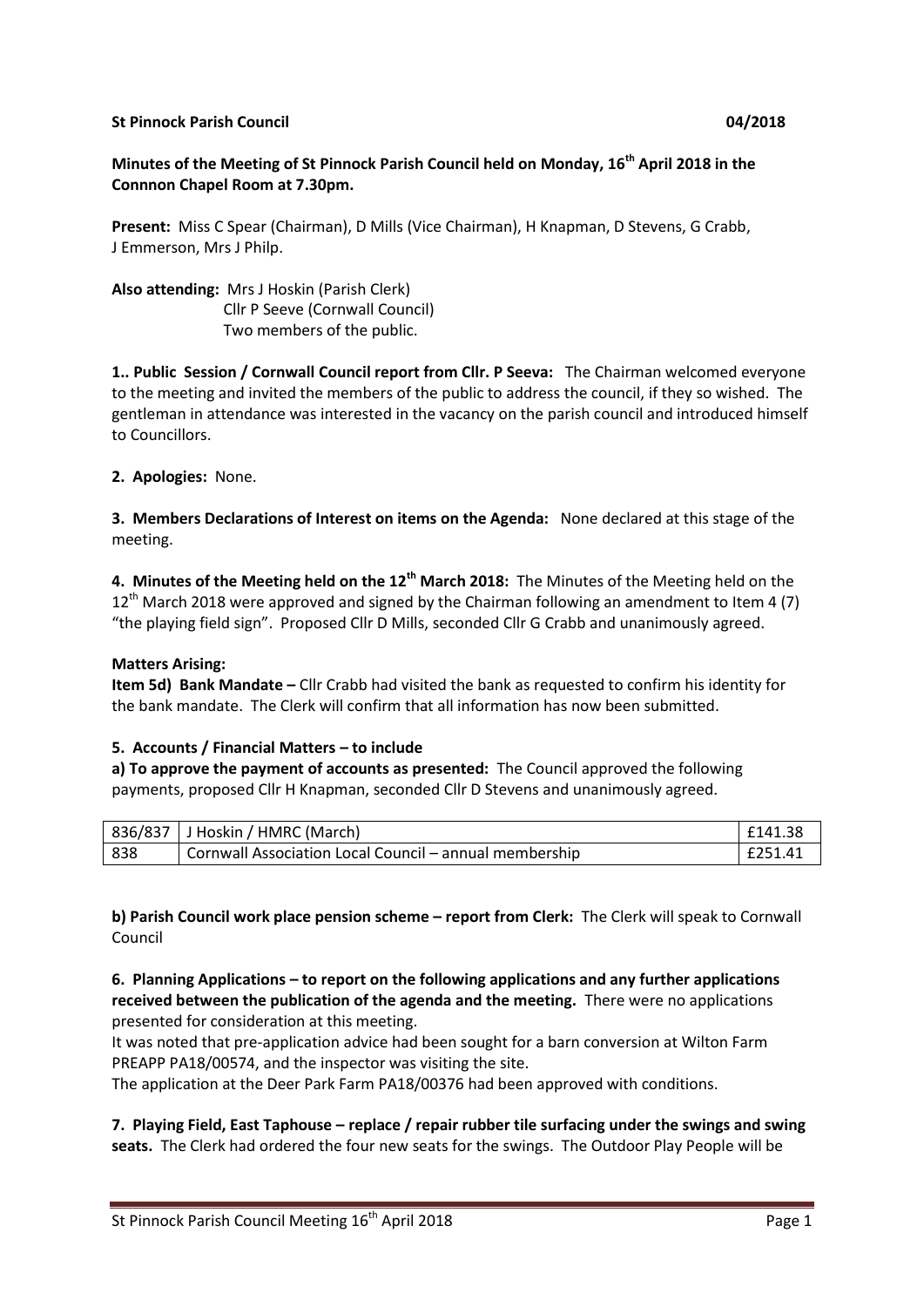asked to quote for lifting and relaying the existing rubber tiles. Cllr Mrs J Philp will advise the Clerk of a company that provided wet pour surfacing.

The Clerk will contact Ocean Housing regarding the re-fixing of the playing field sign.

**8. Parish Councils Policies - to approve the following policies – Annual Audit Plan and Handling Complaints:** The Handling Complaints and Annual Audit Plan policies were adopted. Proposed Cllr D Mills, seconded Cllr Mrs J Philp and unanimously agreed.

# **9. Correspondence – report from Clerk:**

o **Cormac –** information on the volunteer toolkit trailer available for community groups.

**10. Parish Council Vacancy (1) and co-option of Councillor:** It was proposed by Cllr H Knapman, seconded by Cllr D Mills and unanimously agreed that Mr Alan Jevons be co-opted on the parish council. There were no other applications.

# **11. Highway Matters to be reported to Cormac and update on outstanding matters:**

- o The blocked drains on the Highway Estate caused flooding to the cottage on the opposite side of the A390 main road. It was noted that all drains throughout the village required cleaning.
- o The A38 A390 road vis Bodithiel Farm remained closed. The clerk will establish the reason why.
- o Potholes were reported along the Connon Bodrawl road.
- o Fly tipping remained on the Forestry Commission land near Connon.

# **12. Parish Matters to discuss / report:-**

- o **Liskeard Community Network Meeting, if available:** No meetings held.
- o **Update on the provision of a Defibrillator for Trevelmond:** Cllr D Stevens reported that information on costs and confirmation of future maintenance fees was required so residents of the village could consider this. It was proposed by Cllr Mrs J Philp, seconded by Cllr D Mills and unanimously agreed that the parish council would meet the annual running costs for a defibrillator and make a donation towards the initial purchasing and installation costs. Cllr P Seeva offered to contribute some money from his Councillors Community Chest fund and a local business has already promised some funding.
- o **Connon Bridge Landfill / Transfer Station site meeting – report:** Cllr. D Mills gave a verbal report on the minutes of the previous meeting. Repairs to the transfer station were being completed; and the shredder was going to be installed. It was noted that the new facility at St Dennis had no provision for a shredder so all of the county's shredding would be brought to Connon for processing and taken back to the St Dennis site. Cllr P Seeva will endeavour to obtain further information on the shredder operations.

### **13. Any other Business / Items for the next Agenda:**

- o **Boundary Commission –** Cllr P Seeva confirmed that the final decision on the results of boundary review had not yet been decided and proposals were still being considered.
- o **Trevelmond Snooker Hall –** Cllr D Stevens reported that the
- $\circ$  funding application form had now been submitted to the Community Chest. The Parish Council agreed to pay the initial costs and make a donation up to £400 towards the work required to replace the cloth on the snooker table and repair the cushions.
- o **Speedwatch –** It was noted that the Community Speed Watch Team were to visit East Taphouse.